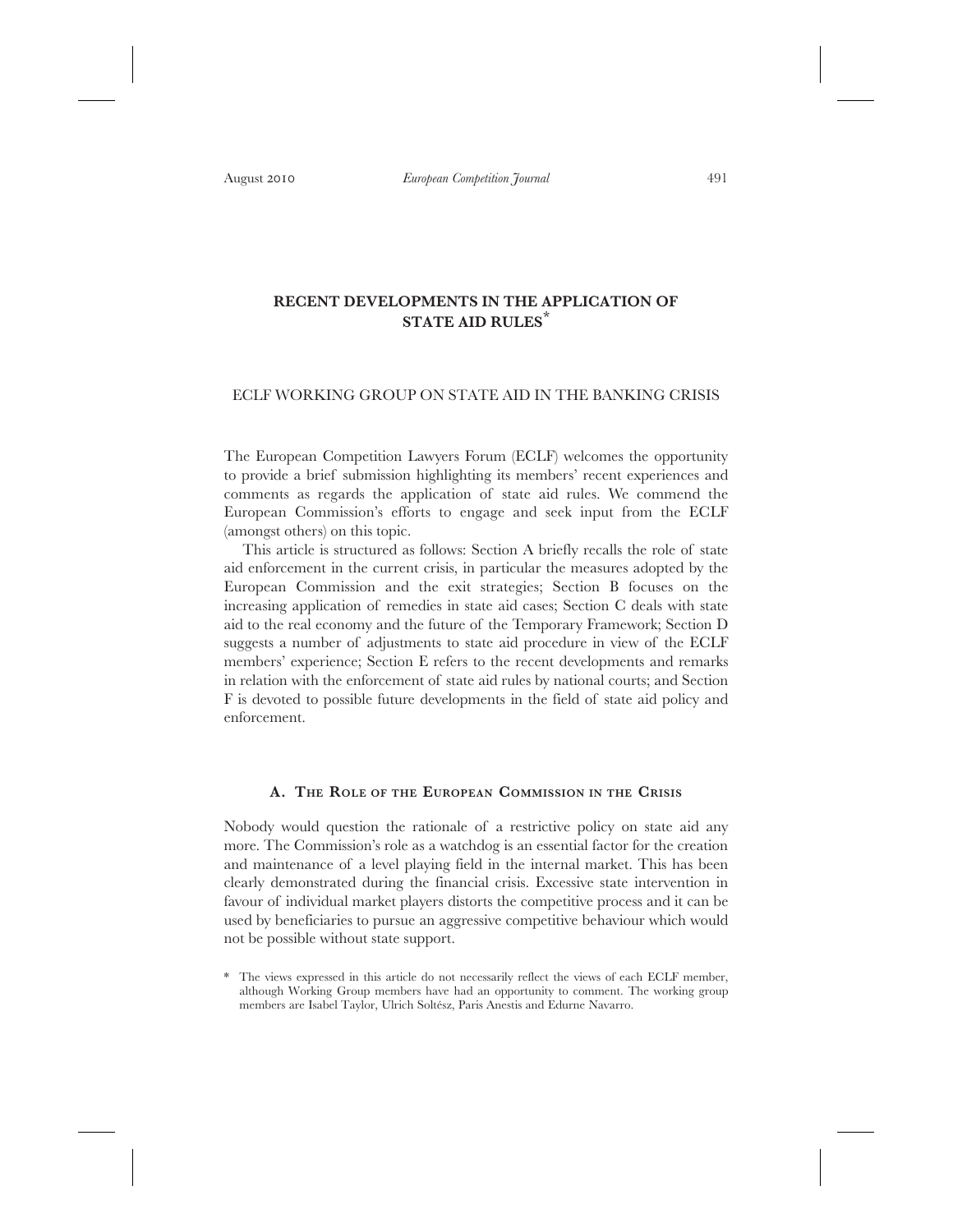### **1. DG COMP and the Crisis**

The financial crisis was an enormous challenge to the Commission. It is beyond dispute that the Commission has mastered this task. In a very short space of time, it has issued numerous communications, authorised various national emergency programmes and made innumerable decisions on individual cases.

During the financial crisis the Commission was faced with a choice "between a rock and a hard place". On the one hand, it had to act swiftly in saving financial institutions relevant to the system. The Commission therefore stood under immense political pressure to authorise state aid—rapidly and flexibly—to financial institutions during the financial crisis. On the other hand, rigid state aid control was shown to be more necessary than ever: a race for subsidies between the Member States would have been at the expense of the weaker countries and would have resulted in serious damage to the internal market.

The Commission has mastered this task with distinction. It acted in a considerably more rapid, efficient, pragmatic and innovative fashion than its critics had maintained that it could. This has led, of course, to a substantial increase of power for the Brussels authority. Basically all support measures which were granted to combat the crisis (injections of capital to financial institutions, provision of state guarantees, granting of other securities, measures to free bank balance sheets from "toxic assets") had to be notified to the Commission because they constituted state aid (*private investor test*: any measure available at conditions that would not have been acceptable for a hypothetical private investor under constitutes state aid;<sup>1</sup> because of the breakdown of financial markets, obtaining the necessary capital injections or guarantees from private market players was impossible). As a result, basically all national emergency measures needed the blessing of the Commission.

### **2. Increasingly Powerful Role**

This has led to a new sense of self-confidence of the authority and also to a new political understanding of its own role.

Whereas hitherto the Commission used to focus its activities largely on controlling, ie approving or prohibiting state aid, today it is increasingly taking on the role of actively shaping the economic landscape. To this end the Commission makes increasingly use of the option under Council Regulation (EC) No 659/1999 Article 7(4) of "attach[ing] to a positive decision conditions . . . and . . . obligations". These conditions and obligations are regularly delivered by the Member State and the state aid recipient in the form of "commitments" made in an extensive package shortly before the decision is

<sup>1</sup> Case C-305/89 *Italy v Commission* [1991] ECR I-1603, para 19; Case C-482/99 *France v Commission* [2002] ECR I-4397, para 69.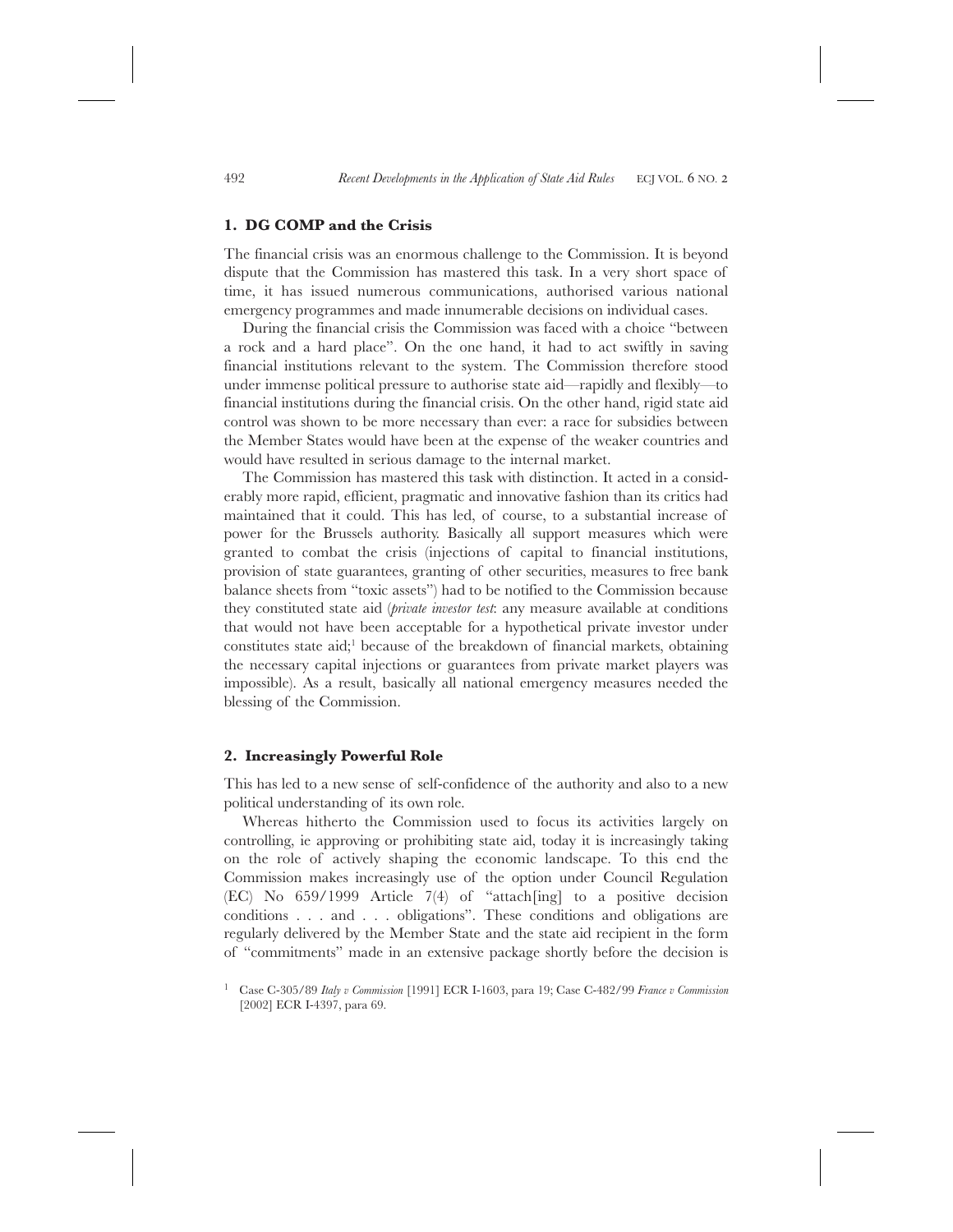issued. They contain comprehensive undertakings on the part of the state aid recipient.

The increasing popularity of the instrument can be easily explained. If a Member State notifies state aid in order to support an ailing bank, a negative decision would be inconceivable from the perspective of any of the participants (Commission, Member State, customers, business partners, capital market, etc). However, since the Commission does not want to simply "wave through" the state aid packages for banks (which have reached levels never before seen in history and which therefore of course also could distort competition considerably), it tries to soften these effects through extensive obligations as far as possible. In this respect, the development resembles the practice in European merger control, where prohibitions are now issued only infrequently, and the merging parties regularly remedy competition concerns through extensive undertakings.

In such negotiations, the Commission of course possesses considerable negotiating power. Few business leaders would reject the Commission's requests and thus endanger the existence of their enterprise. In their talks with the Commission, banks are faced with the alternative of either accepting the Commission's expectations and making far-reaching compromises, or risking a negative decision which would lead to renouncing or, if applicable, repayment of the state aid. At the same time, the Commission's exercise of its discretion in approving an aid measure has so far only been subject to very limited judicial review by the Community courts.2

As a consequence, the Commission has turned from a supervisor of national state aid measures into a supervisor of restructuring efforts of individual banks, thereby actively reshaping the European banking landscape through extensive commitment packages. This new "objective" of DG Competition's state aid policy was explicitly expressed by former Commissioner Kroes.3

### **3. The Legal Framework for the Crisis**

Since the peak of the crisis in October 2008, the Commission has applied the specific legal basis for crisis aid measures contained in Article 87(3)b) EC Treaty (now Article 107(3)b) TFEU): "aid to remedy a serious disturbance in the economy of a Member State"). This confers a wide discretion to the Commission to approve an aid measure. The use of this legal basis has been an enormous step (in the Commission's prior decision making practice, this provision had been

<sup>2</sup> See, eg Case C-351/98 *Spain v Commission* [2002] ECR I-8031, para 74; Case C-88/04 *Portugal v Commission* [2006] ECR I-7115, para 99. 3 See Commissioner Kroes's speech at the Fordham Corporate Law Institute's 36th Annual

Conference on Antitrust Law and Policy, 24 September 2009.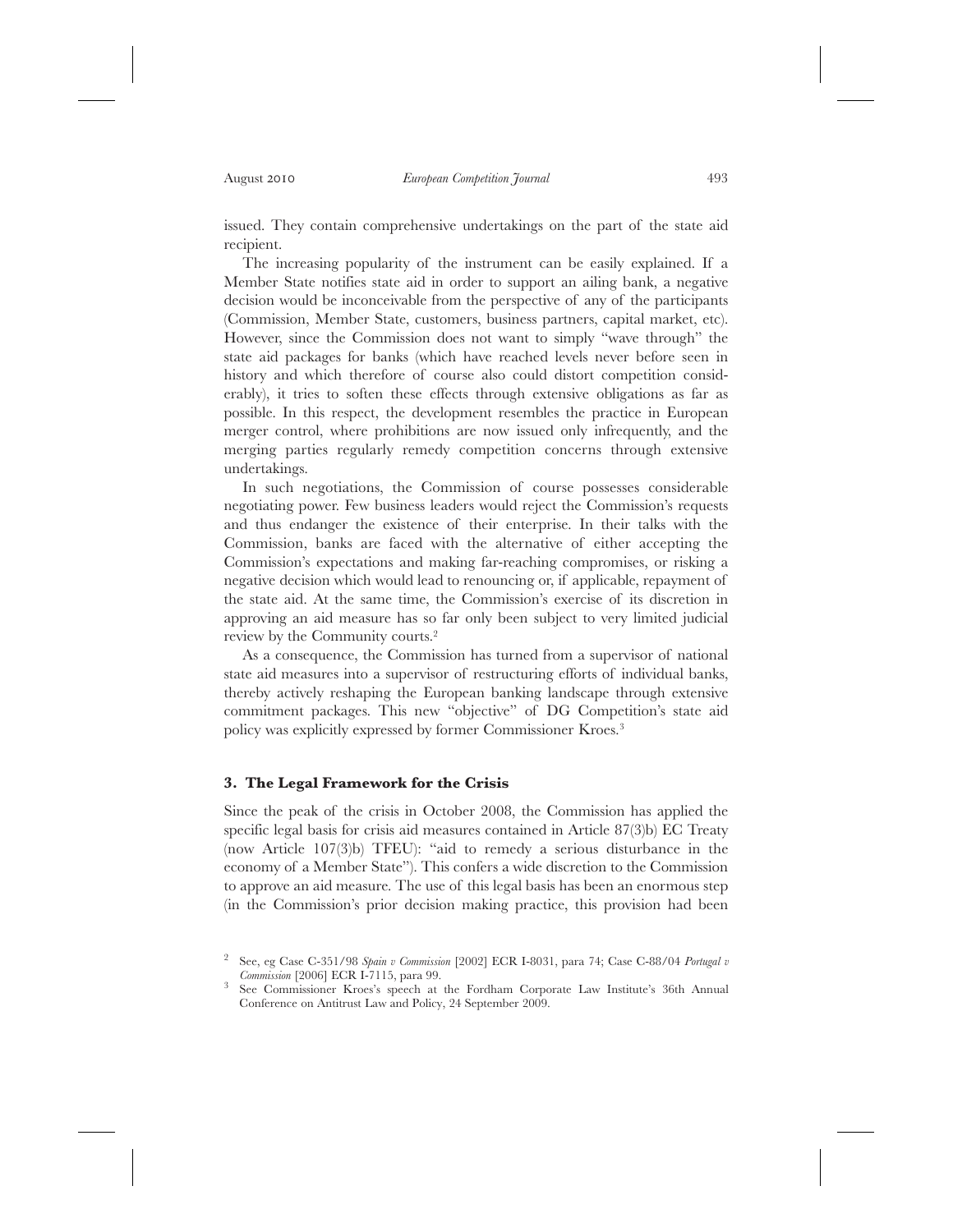virtually non-existent). It is certainly an encouraging sign that the Commission is finally starting to make use of the full range of its own powers and to adapt its rules to the current circumstances, which are more than exceptional.

In record time, the Commission has adopted four Communications concerning state support measures in favour of banks in times of crisis.4 The first three Banking Communications (First Banking Communication, Recapitalisation Communication and Impaired Asset Communication) give guidance on how the Commission will apply Article 107(3)b) TFEU to certain aid measures to banks. The Restructuring Communication then sets out in detail the contents of the required restructuring or viability plans, and explains how the Commission will assess these plans and which follow-up and compensatory measures will be required in restructuring cases.

The Restructuring Communication will probably be the most important legal framework for the banks for the next few years. The Restructuring Communication replaces the Rescue and Restructuring Guidelines for banking cases during the crisis and applies to all bank restructuring cases notified before the end of the year 2010. One of the most important sections of the Restructuring Communication is section 2, which explains in detail the necessary information to be submitted to enable the Commission to analyse the measures envisaged to restore long-term viability in case of a restructuring plan. The Annex to the Restructuring Communication contains a detailed template of the table of contents of such a restructuring plan.

The Restructuring Communication requires far-reaching measures for returning to viability, such as the closing of loss-making business areas, the withdrawal from risky activities, as well as the concentration on the profitable core business. In cases of publicly controlled banks in Germany, for example, the Commission required the privatisation of the relevant banks<sup>5</sup> or at least a change in its legal nature and its internal reorganisation in order to limit the influence of politicians in the relevant governing bodies of the banks.6 All these measures obviously have a very strong impact on the future corporate strategy and organi-

- <sup>4</sup> Communication from the Commission on the application of state aid rules to measures taken in relation to financial institutions in the context of the current global financial crisis, [2008] OJ C270/8 (the First Banking Communication); Communication from the Commission—The recapitalisation of financial institutions in the current financial crisis: limitation of aid to the minimum necessary and safeguards against undue distortions of competition, [2009] OJ C10/2 (the Recapitalisation Communication); Communication from the Commission on the treatment of impaired assets in the Community banking sector, [2009] OJ C72/1 (the Impaired Asset Communication); Commission Communication—The return to viability and the assessment of restructuring measures in the financial sector in the current crisis under the state aid rules, [2009]<br>OJ C195/9 (the Restructuring Communication).
- <sup>5</sup> Commission decision of 12 May 2009 in Case C-43/2008 *WestLB* [2009] OJ L345/1; the Commission apparently also presses for a privatisation of public banks in the pending Cases C-16/2009 BayernLB and C-29/2009 HSH Nordbank.
- See Commission press release IP/09/1927, "State Aid: Commission Approves LBBW Restructuring Plan and Impaired Asset Relief Measure", 15 December 2009.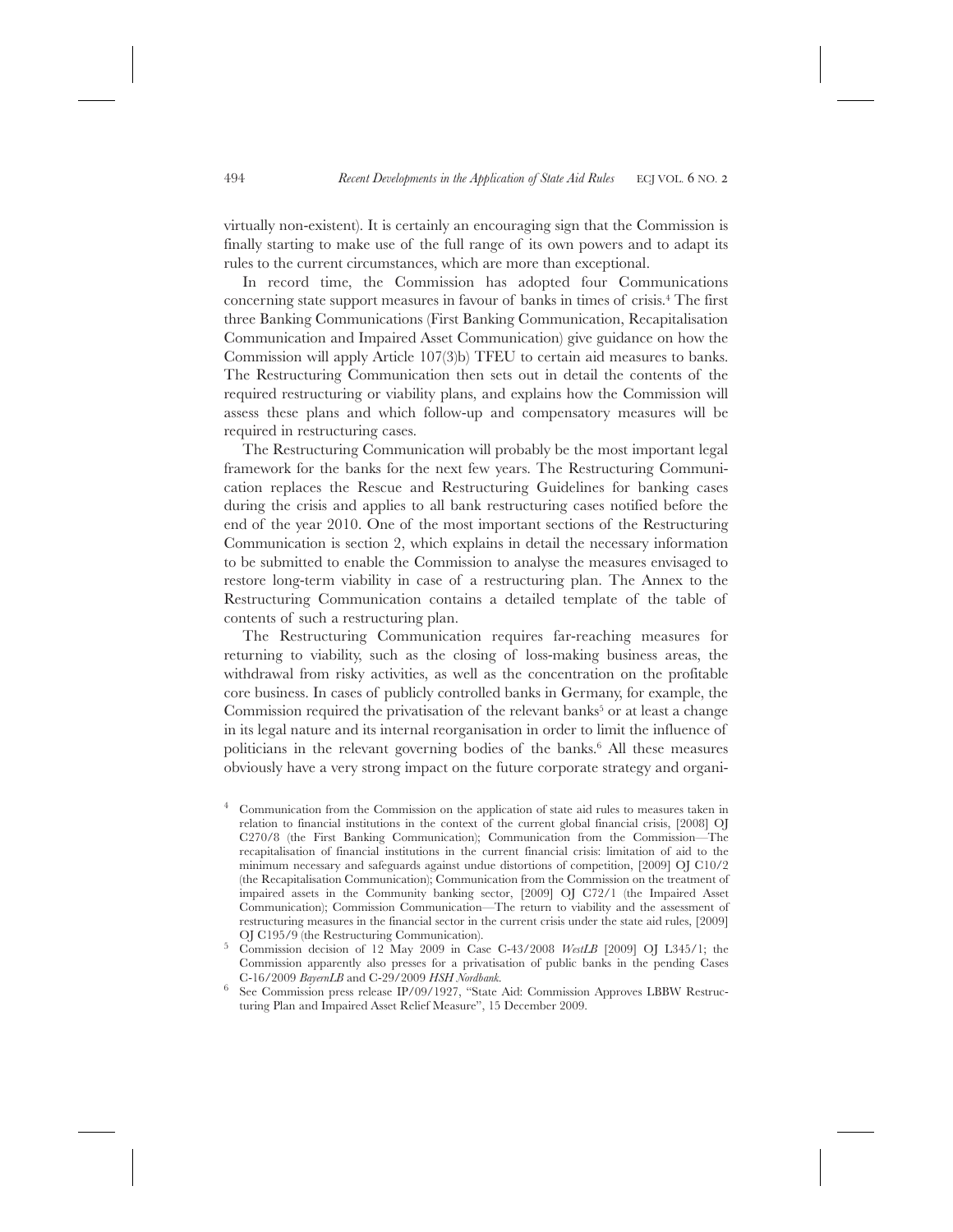sation of affected banks, and they also heavily affect the interests of the banks' shareholders.

In addition, the Restructuring Communication sets out the basic principles on commitment decisions.

## **B. REMEDIES IN STATE AID LAW**

As described in Section A.2 above, during the crisis the Commission has regularly made the adoption of an approval decision dependent on the Member States' submission of certain commitments. In practice, there is virtually no possibility for a Member State to avoid the submission of such commitments. Basically all Commission decisions allowing the urgently needed national aid schemes or individual measures in favour of banks during the financial crisis were commitment decisions.

## **1. General Remarks**

In the financial crisis, the Commission has used commitment decisions to impose far-reaching behavioural restrictions on banks, as well as obligations to change their business structure and their future activities. These commitments will affect the business model and the market conduct of the affected banks for many years to come. This enables the Commission to permanently supervise and regulate a bank's market conduct at least as long as the aid measure remains in place, and possibly even longer.

The different compensatory measures (as well as measures to ensure appropriate "burden sharing") are described in sections 3 and 4 of the Restructuring Communication. Adequate burden sharing shall mainly be ensured by an adequate remuneration on the aid received, combined with a prohibition on paying dividends and coupons on subordinated debt if these cannot be paid out of profits generated by the bank's own activities. As compensatory measures, the Communication mentions both structural measures (divestitures) and behavioural measures, such as the prohibition to acquire competitors (non-acquisition ban), the prohibition to use state support for marketing purposes and the prohibition to offer more favourable terms on the market than competitors which do not benefit from state aid (non-price-leadership commitment).

### **2. Compensatory Measures—in Particular, Divestments**

The Commission usually requires extensive commitments to divest (such as the sale of participations and portfolios), or to otherwise reduce the business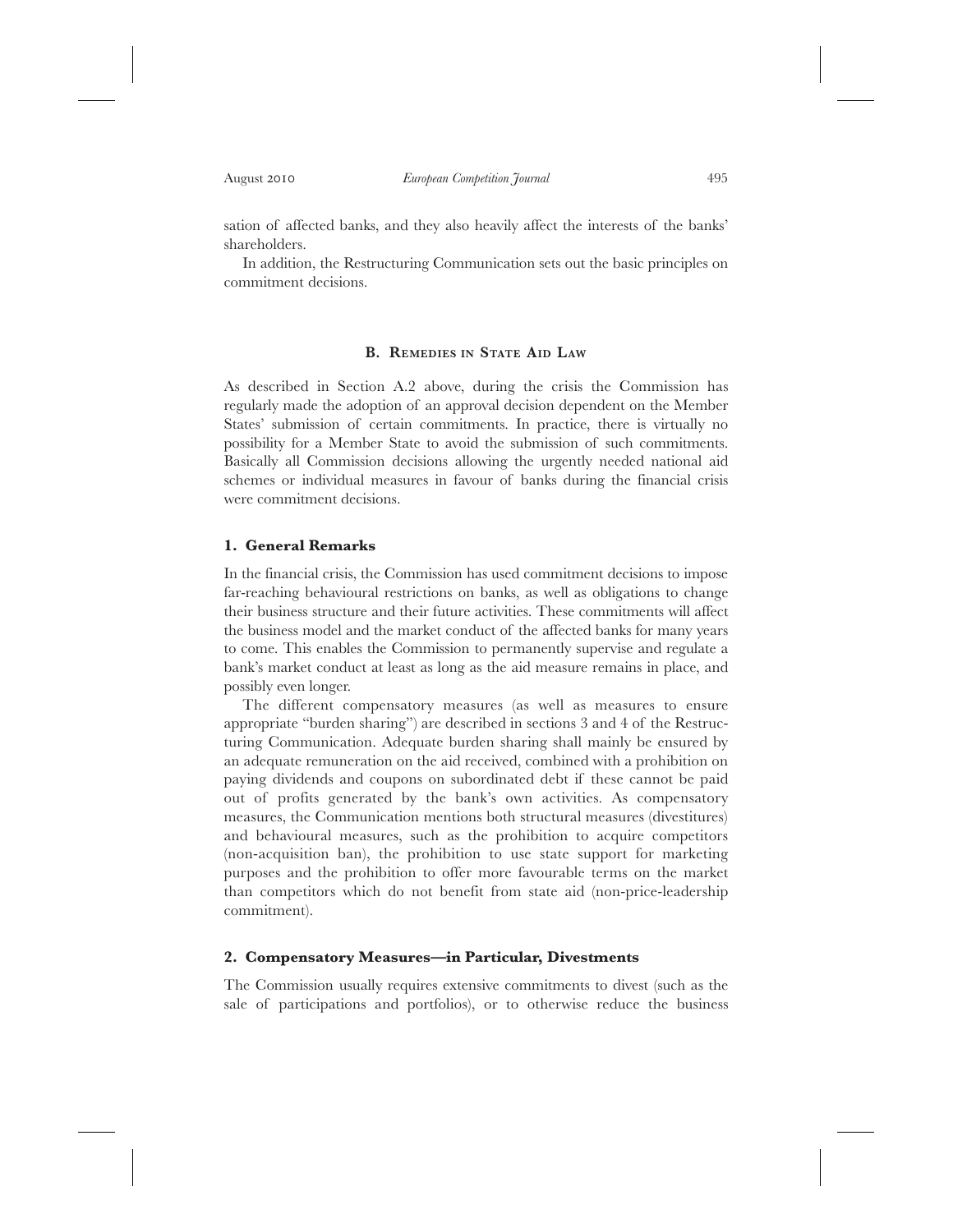activities of the aid recipient (reduction of branches, cessation of certain business activities and production areas, etc).

Regarding the necessary scope of balance sheet reductions, the Commission now appears to be demanding a much larger reduction than prior to the crisis. In banking cases before the crisis, the Commission usually required a reduction of the balance sheet of around one-third (Bankgesellschaft Berlin, Crédit Foncier de France, Societé Marseillaise de Crédit, Banco di Napoli and Crédit Lyonnais). Now, the Commission usually imposes a reduction of around 50%. Examples are IKB (47.2%), Commerzbank (45%), Fortis (40%), WestLB (50%) and BayernLB (at least 50%). If the aid amount received by a bank was particularly high or a bank had to ask repeatedly for substantial rescue aid measures, the bank has to expect that the Commission requires a balance sheet reduction of more than 50%. Examples are Northern Rock (the balance sheet size of the remaining "good bank" will only be around 20% of the initial balance sheet size before the crisis) and Hypo Real Estate.

A significant reduction of a bank's balance sheet can conflict to some extent with the main objectives of the national aid schemes. Thus, a significant reduction of a bank's balance sheet may to some extent only be achievable by granting fewer—or less risky—loans. This conflicts with the aim to ensure lending to the real economy and in particular to small and medium-sized firms.

The commitment packages will lead to a high number of sales in the coming years. After this wave of mergers and acquisitions (M&A) activity, the European banking landscape will not be the same anymore. It remains to be seen whether the Commission's interference in the structure and conduct of financial institutions will be positive or negative for the functioning of the financial sector, the real economy and the competitive position of European banks as compared to their American and Asian competitors.

One serious concern is that the imposition of far-reaching divestiture obligations in a large number of cases may lead to systemic effects and distortions of competition that can currently not be foreseen. This will be particularly dangerous given that many banks will be obliged to divest in more or less the same time frame. There is no historical precedent for such a wave of M&A activity in the same sector. The fact that there will a substantial number of banks and assets for sale but only a limited number of potential purchasers available might make things difficult.

Since numerous European banks that have received state aid are under an acquisition ban themselves, they will not be able to take part in the bidding processes. It will therefore mainly be financial institutions from non-EU countries and investors from other areas, ie non-banking sectors, which will be able to purchase the banks that are for sale. This might ultimately lead to a disadvantage for the EU financial service industry. After the consolidation process is completed, the European players in the banking markets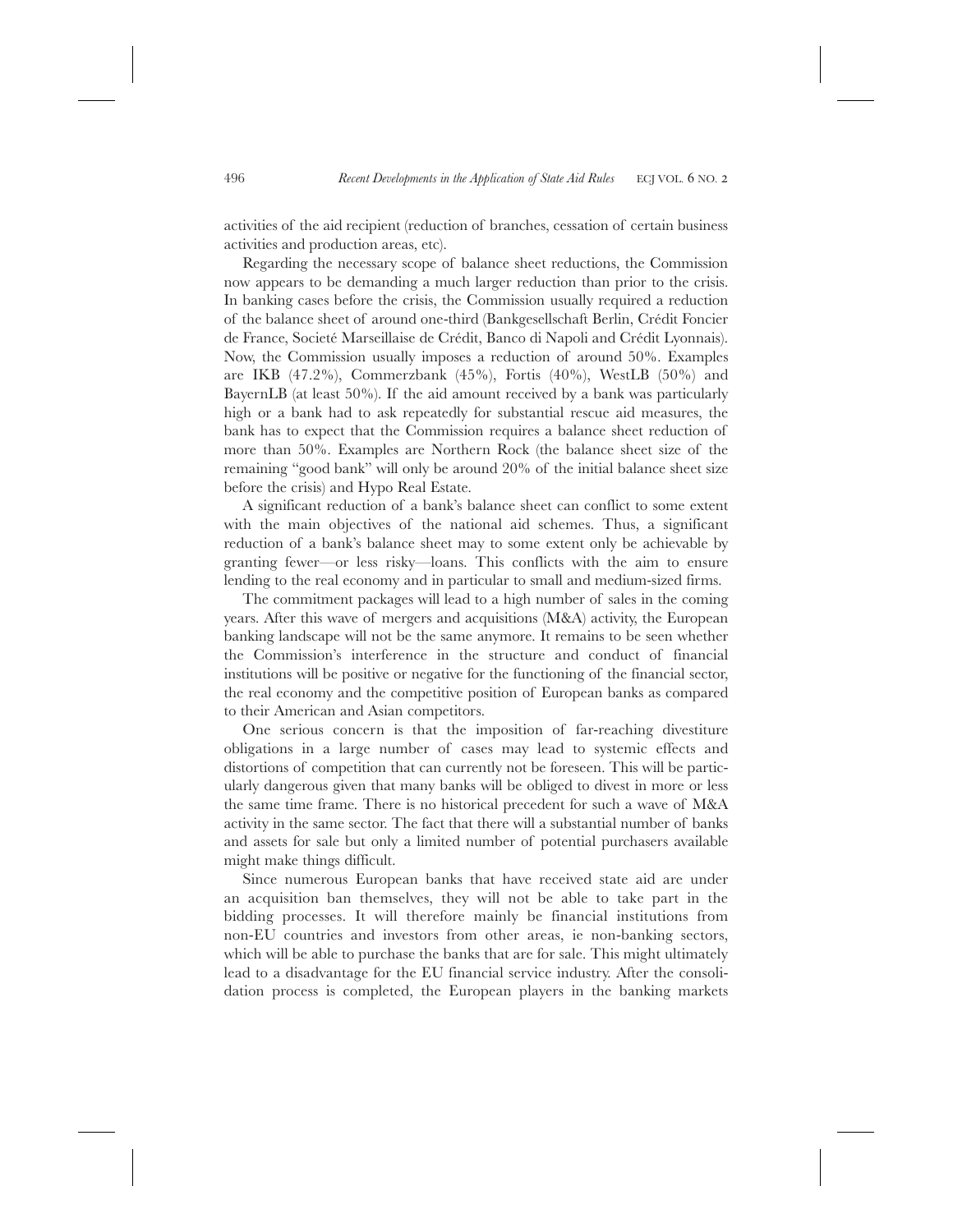might be, in an international scale, much smaller than their non-EU counterparts. Such a result would be contrary to former statements of the Commission, in which the relatively small size of European banks has very often been deplored.7

## **3. Behavioural Commitments**

In addition to the structural remedies, the Commission imposes behavioural commitments on banks.

For example, the beneficiary banks usually have to assume a "non-priceleadership commitment"—a prohibition to offer more favourable conditions for certain of their products than their main competitors in the relevant markets. Such a commitment stifles price competition and can harm consumers, and thus may contain an anticompetitive element. The necessity for beneficiary banks to avoid a breach of this commitment also provides incentives to engage in competitor contacts to find out about the prices and conditions of the other market players' products, which can lead to an infringement of Article 101 TFEU.

Moreover, the Commission also imposes an acquisition ban for some years in order to prevent the aid from being spent on financing expansion ("shopping tour"), rather than restructuring or lending to the real economy. The implementation of such a commitment has proven to be difficult. In particular, it can be questionable whether such a commitment to abstain from acquisitions includes minority shareholdings for investment purposes, and whether the commitments extend to the worldwide activities of beneficiary banks or are limited to the EEA.

Answers to all these questions will have to come from the Commission. The supervision of the commitment packages places an enormous administrative burden on it. The Commission will be the central authority to solve interpretative problems and decide on the appropriateness of the behaviour of banks. In the meantime, it appears that the Commission seeks to delegate the supervision of compliance with the commitments to independent trustees.

## **4. Own Contribution**

One apparent relaxation of the Rescue and Restructuring Guidelines appears to be the extent of the required own contribution of the state aid recipient. The

<sup>7</sup> See speech of Commissioner McCreevy, European Parliament Hearing on Cross-border Consolidation, 31 January 2006: "there are *hardly any large European financial institutions of a truly global size*" (emphasis added); speech of Commissioner McCreevy, presentation before the Council of Economy and Finance Ministers (ECOFIN), 8 November 2005: "Given the fierce global competition that is emerging, *we cannot afford to have* 25 medium-sized markets made up of *second-division champions*" (emphasis added).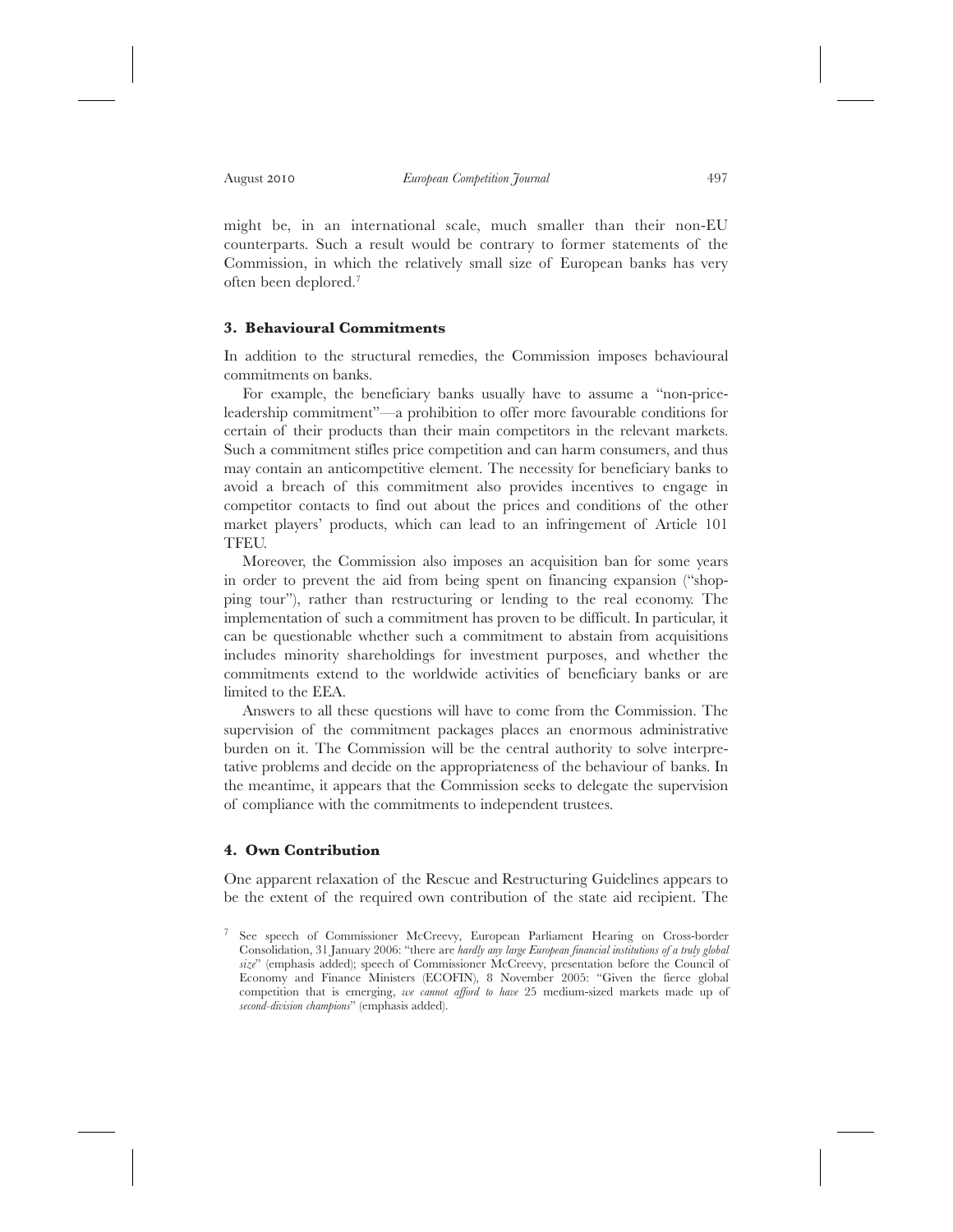Commission recognised relatively early that, in times of a financial crisis, a strict requirement of an own contribution of 50% is unrealistic.8 For a sufficient own contribution of the beneficiary, the Commission mainly insists on an adequate remuneration for the aid measure in question.

On the other hand, however, the Commission appears to be particularly keen to ensure that the shareholders and creditors of other Tier-1-capital instruments share a sufficient part of the beneficiary banks' losses and the restructuring costs. To this end, the Commission usually insists on a ban on dividend payments to shareholders over a certain period of time. Additionally, the banks involved usually have to undertake to pay interest and coupons on hybrid instruments (silent contributions, profit and loss participation rights and certificates) only if there is a binding legal obligation to do so. Although the requirement of an "own contribution" is based on legitimate concerns, it can delay the desirable exit of the state, since it will make it more difficult to raise private money.

We would also be interested to discuss the Commission's current intentions as regards a review of the Rescue and Restructuring Guidelines ahead of their expiry in October 2012. We assume that at this stage it would be premature to discuss the contents of the review. However, it could be interesting to discuss the extent to which the Commission anticipates that there will be a case for some updating in light of recent experience (eg as regards the 50% own contribution rule).

### **5. Exit Strategies**

Most individual decisions are based on a restructuring plan, which usually contains a schedule for the "state exit", ie the replacement of public capital. However, the exit of the state means that public money would have to be replaced by private capital. This might turn out to be difficult in a situation where the states withdraw simultaneously from a number of banks. If a number of banks seek to raise large amounts of private capital at the same time, this might lead to distortions in the capital market and also squeeze lending capacity to the real economy.

The remaining key question will therefore be whether the implementation of the commitment packages will be adjusted to a new market situation. This is possible under the current framework (most of the commitment packages contain a "review" clause) but requires some flexibility from all parties involved. We are confident that Commission will meet this challenge.

<sup>8</sup> Commission decision of 7 May 2009 in Case N 244/2009 *Commerzbank* [2009] OJ C147/4, para 85; Commission decision of 7 May 2009 (decision to open formal procedure) in Case C-15/2009 *Hypo Real Estate* [2009] OJ C240/11, para 55.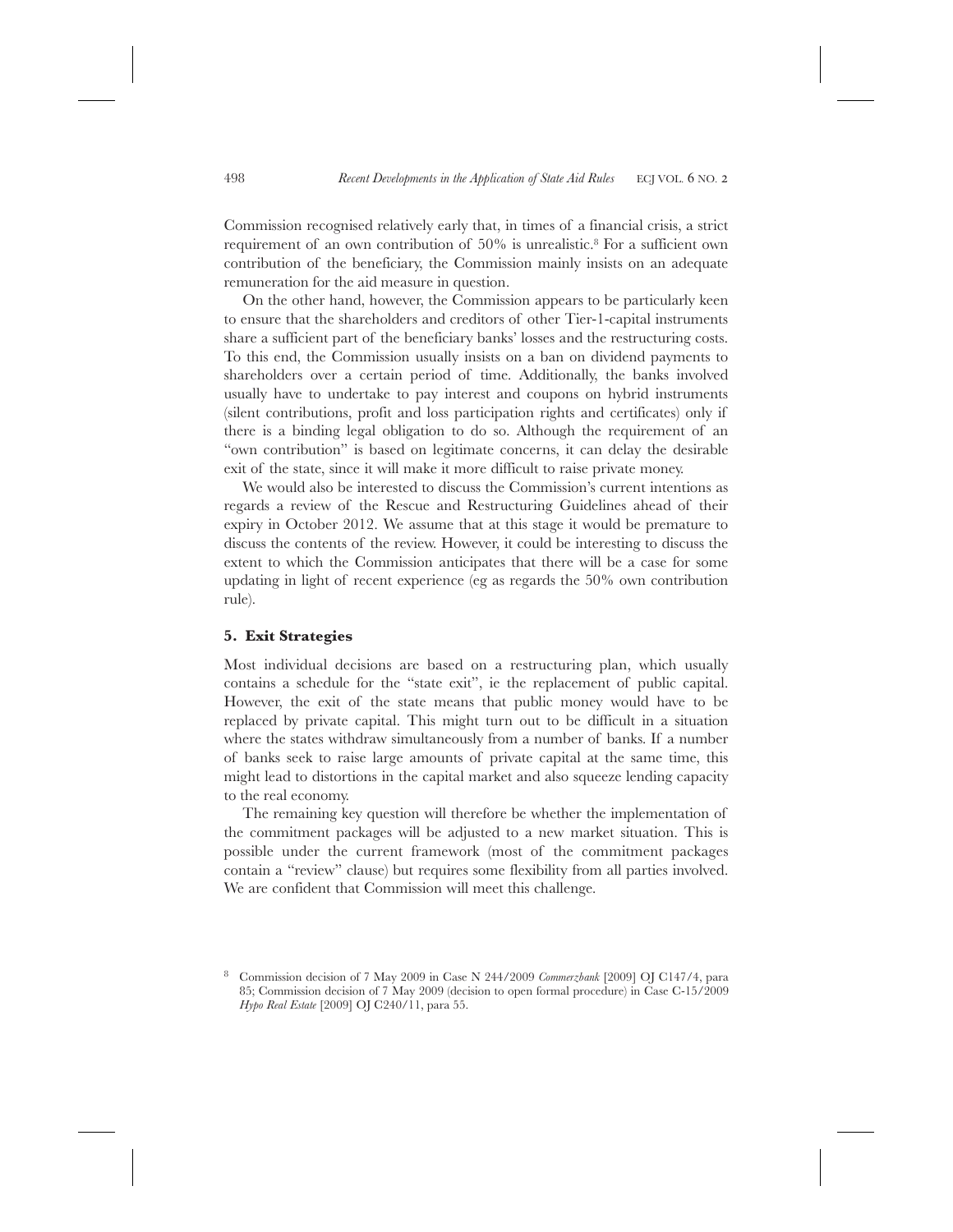## **C. STATE AID TO THE REAL ECONOMY**

## **1. Prolongation of the Temporary Framework**

In addition to aid for financial institutions, it became clear that specific aid instruments would be necessary to ensure access to finance for undertakings in the real economy. The European Commission has published the Temporary Framework<sup>9</sup> to deal with state aid issues arising in the real economy during the economic crisis. The Temporary Framework has proven to be an adequate means for state aid on which Member States and companies have relied heavily to limit the negative effects of the crisis. The Commission has concentrated the use of the Temporary Framework in aid schemes, although it also used it for at least one ad hoc aid.

The Temporary Framework is currently limited until the end of 2010. An important question for businesses is whether the European Commission expects or advocates a prolongation of the Temporary Framework—a question that is becoming more urgent as it approaches its expiry date. It is important to clarify these questions now in order to avoid the distorting effects of companies running for last minute aid under the Temporary Framework.

If the Commission proposes a prolongation of the Temporary Framework, it must address several follow-up questions:

- 1. Does the prolongation of the Temporary Framework concern the date of granting or the end date for the favourable conditions?
- 2. Is the cut-off date of 1 July 2008 still appropriate in the case of a prolongation, in particular if aid under the Temporary Framework could be granted until the end of 2011 or any other date chosen by the Commission?
- 3. Will the Commission in the future require proof that the difficulties stem from the financial and economic crisis or will it remain sufficient that the company has not been a firm in difficulties (FiD) at a given cut-off date (1 July 2008)?
- 4. If the European Commission prolongs the Temporary Framework, how will it deal with the fact that the approved national schemes are all expiring at the end of this year? Will the Commission consider a wider application of the Temporary Framework to individual cases that are potentially better equipped to fine-tune the aid granted under the Framework?
- 5. Would the European Commission consider a sectoral approach to the prolongation, focusing on sectors where the assumption that any

<sup>9</sup> Communication from the Commission—Temporary Framework for state aid measures to support access to finance in the current financial and economic crisis (consolidated version), [2009] OJ C83/1. The Temporary Framework has since been amended in some minor aspects.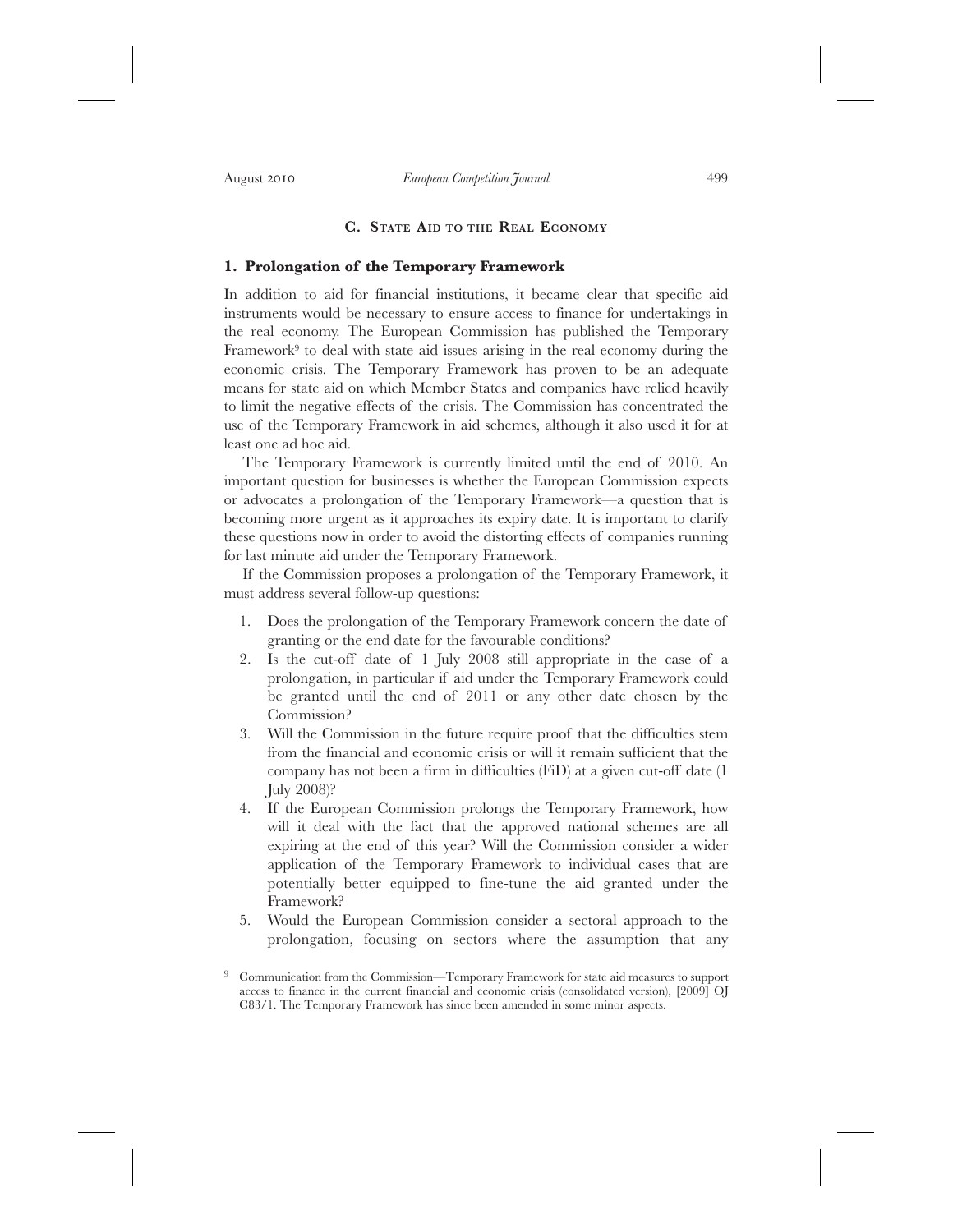difficulties after 1 July 2008 stem from the crisis still holds? What are or would be the real economy key sectors that the Commission is watching?

## **2. Relation between Temporary Framework and R&R Aid**

While the Temporary Framework was generally successful in helping the real economy access to financing means, it has created a novel problem: the choice between different types of aid for companies in difficulties. These problems may have been limited in the first months of the Temporary Framework, but we expect them to become more important if the Temporary Framework is prolonged.

The Temporary Framework allows Member States to grant aid (over and above rescue and restructuring (R&R) aid) to companies that have not been a FiD on 1 July 2008. In particular, it allows Member States to grant aid to companies that are a FiD at the time of the granting of the aid. Without explicitly stating it, the Temporary Framework is an exception to the rule that FiDs can only receive R&R aid. This makes for an uneasy relationship between the Temporary Framework and the R&R Guidelines, which becomes more difficult the longer the time passed since the cut-off date of 1 July 2008.

The Temporary Framework is applicable to firms "that were not in difficulty at that date [1 July 2008] but entered in difficulty thereafter as a result of the global financial and economic crisis". This could indicate a restriction in the sense that a FiD (at the time of granting) can only receive aid under the Temporary Framework if it became a FiD "as a result of the global financial and economic crisis". Other FiDs could not receive aid under the Temporary Framework even though they were not in difficulties on 1 July 2008. Some Member States may have integrated such an additional restriction in their schemes under the Temporary Framework (the language is not always clear). The Commission decision practice does not apply such an additional restriction. It appears that the Commission makes an assumption that every company that was not a FiD on 1 July 2008 became a FiD because of the financial crisis. This assumption obviously made sense at the beginning of the crisis, though it may become more questionable as time goes by.

The Temporary Framework allows aid for FiDs without any restructuring requirement or own contribution. By contrast, the R&R Guidelines allow R&R aid to FIDs only under very restrictive conditions. The Commission practice does not make any distinction between companies that are FiDs following the economic crisis and FIDs whose difficulties have nothing (or little) to do with the financial crisis. It may be distortive to allow the aid measures under the Temporary Framework for all these companies. For future advice under the Temporary Framework, it would be important that the Commission clarifies its position on this issue, in particular if the Temporary Framework is prolonged beyond the end of this year.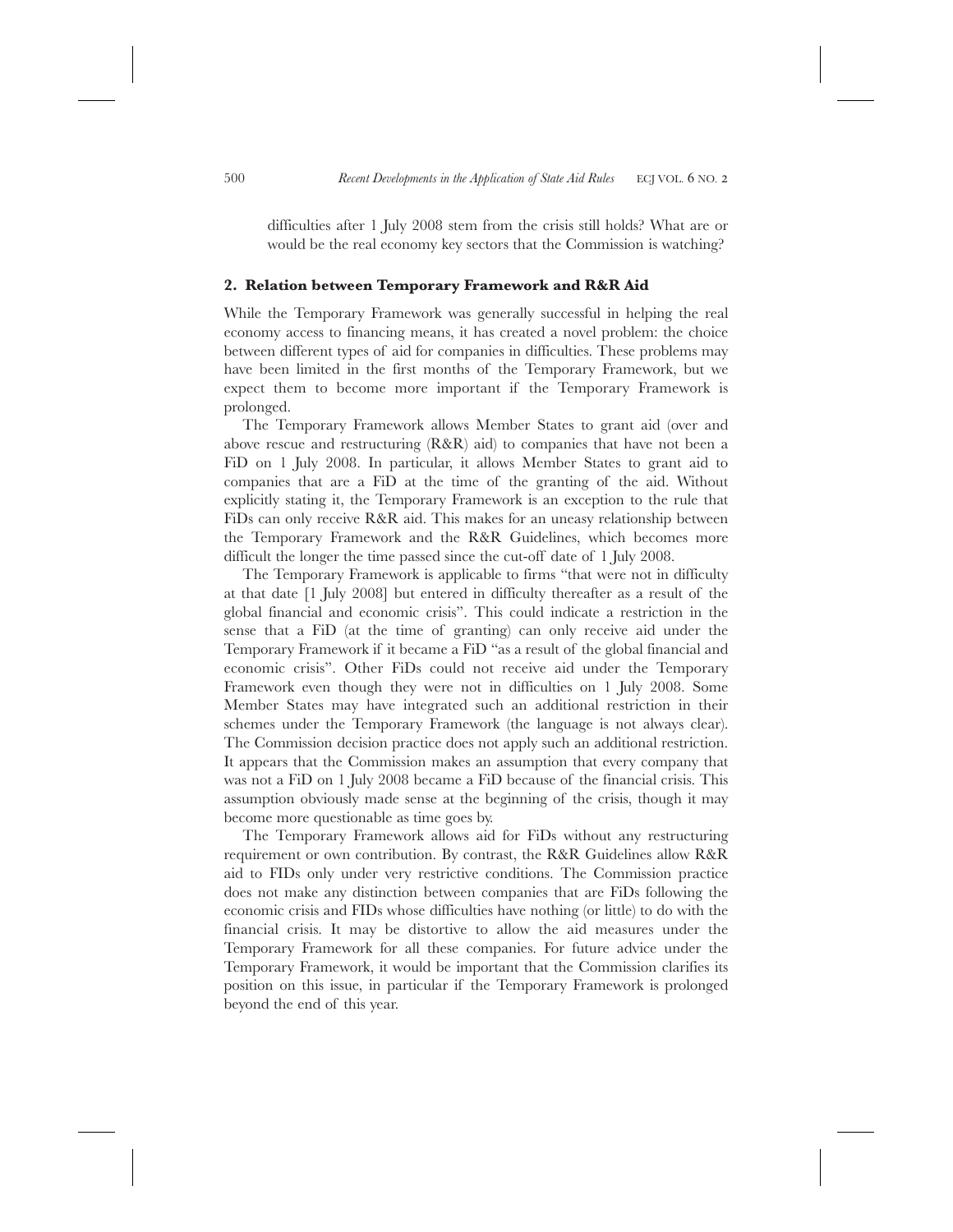Member States may have difficulties assessing the exact scope of the conditions to be fulfilled for aid granted under the Temporary Framework (or aid schemes approved under the Framework). This may have led some Member States to add the requirement that aid under such a scheme will only be granted if a company is a FiD at the date of application, thus favouring aid that is presumably of the most distortive kind while excluding aid to companies that have difficulties in accessing finance but are not technically speaking a FiD. We would welcome informal guidance and clarification from the European Commission to Member States on this point.

### **D. PROCESS ISSUES**

There is strong support within members of the ECLF for the recent initiatives by the Commission to modernise and improve the procedural aspects of state aid case handling. We would welcome informal feedback from the Commission on its experience to date with the procedural innovations that have been introduced as part of the Simplification package.

We would also be interested to understand the likely next steps and, in particular, whether the Commission is looking at revisions to the legislation in this area (we note that Commissioner Almunia, in his statements to the European Parliament, indicated an interest in reviewing the scope to "modernise and expedite" state aid control procedures).

Our view is that there would be a case for the Commission to lead a wide-ranging public debate and review of the procedural framework applying to state aid cases—similar to those carried out in relation to reforms of the merger control and the antitrust regime in 2003/4—and that significant further reforms are likely to require legislative action. Particular issues that we would highlight in this context include the following.

## **1. The Overall Structure of the Process**

It is a feature of the state aid process that, following notification of proposals to the Commission, the initial dialogue is conducted solely between the parties to the process. Other "interested parties" only acquire rights to submit comments once a formal investigation has been opened. This is in marked contrast to the process on merger control cases, where the Commission routinely seeks third-party input during "phase 1", and in antitrust cases, where the Commission has the power to seek information from third parties even at a preliminary stage of the investigation.

Whilst we recognise that the differences in approach reflect differences in the current legislative basis for action by the Commission, our view is that the relatively "closed" nature of the initial stages of the state aid procedure is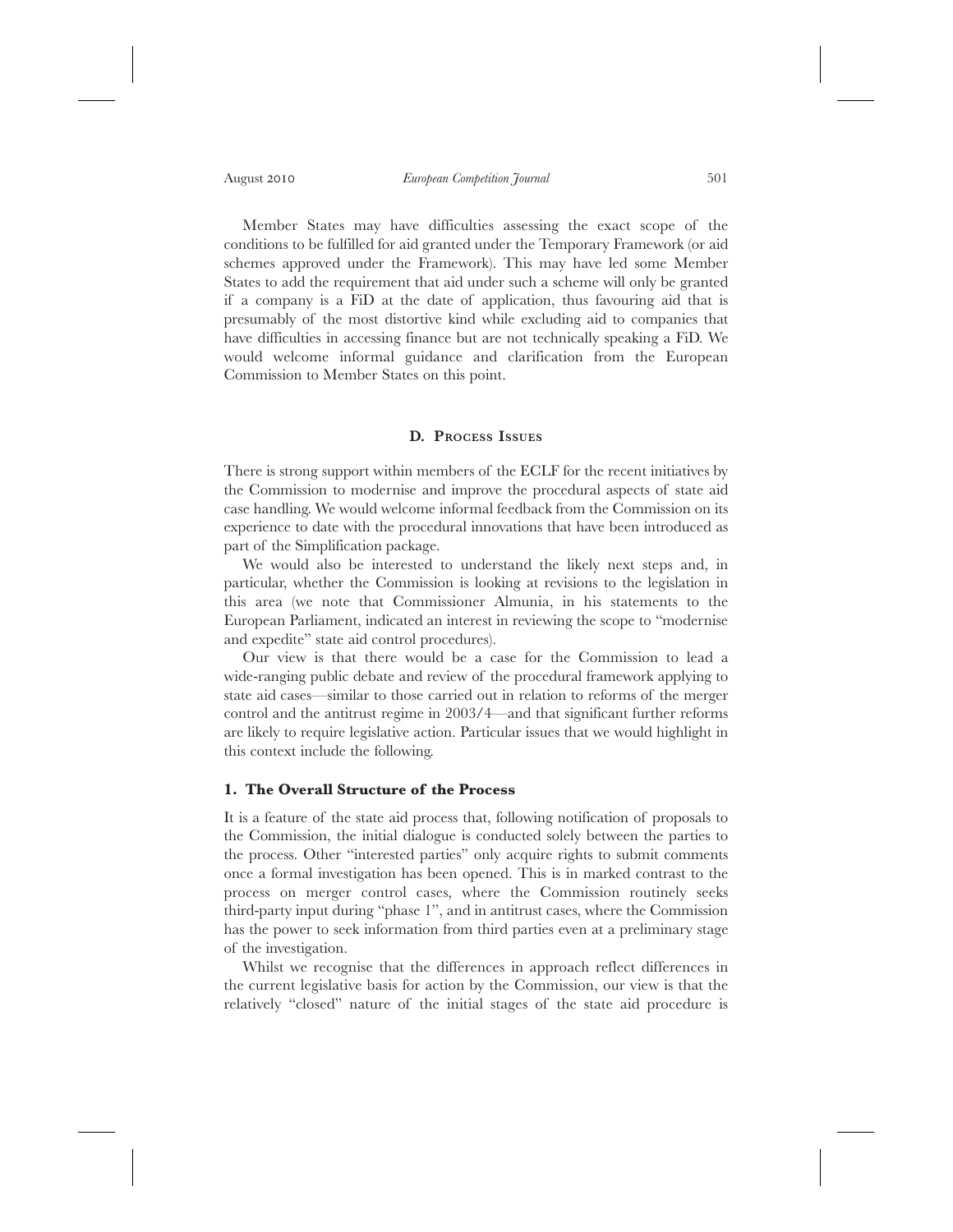increasingly anomalous and, because it can mean that not all relevant views are known at the initial stages, not necessarily helpful to a speedy resolution of the case (in fact it may provide unnecessary incentives to open a full investigation).

It also seems to us that the emphasis that is now being placed on pre-notification (which, by its nature, is a bilateral process between the Commission and the notifying parties) provides a further reason for reform of the initial review stage to allow for wider participation.

## **2. The Role of the Recipient of the Aid in the Process**

It is normally the potential recipient of the aid that has the most direct interest in ensuring that the state aid process is properly and expeditiously conducted.

In particular, the recipient:

- . has an interest in ensuring that necessary state aid notifications are made—in cases where the need for a notification is unclear, the recipient of the aid typically has much more to lose than the Member State if the wrong decision is made;
- . is normally the party who is best placed to provide the detailed information and explanation that the Commission requires in order to form a view on the case.

However, the recipient has very little right of access to the Commission either to confirm its position or to provide information at the initial stages of the process. It also has only limited access, if any, to documents that have been exchanged between the Member States and the Commission, although they may materially affect its economic and legal position. Our understanding is that practice varies as regards the willingness of Member States to involve the aid recipient, particularly in the early stages of a case.

We would therefore favour a formal recognition of the status of the aid recipient. We recognise that the precise manner in which the aid recipient is integrated into the process may have to vary, depending on the circumstances of the case. However, we believe that it would be possible to recognise the principle that the recipient should have access to the Commission at the initial stages of a state aid process (and vice versa).

Given differences in practice on this issue between Member States, a formal legislative provision in this regard may be required. However, we believe that the Commission could also assist at a more informal level (reinforcing the messages that are already included in the Best Practices Code) by encouraging Member States to involve the aid recipient in the process, explaining why this is advantageous and where appropriate querying decisions to exclude the aid recipient.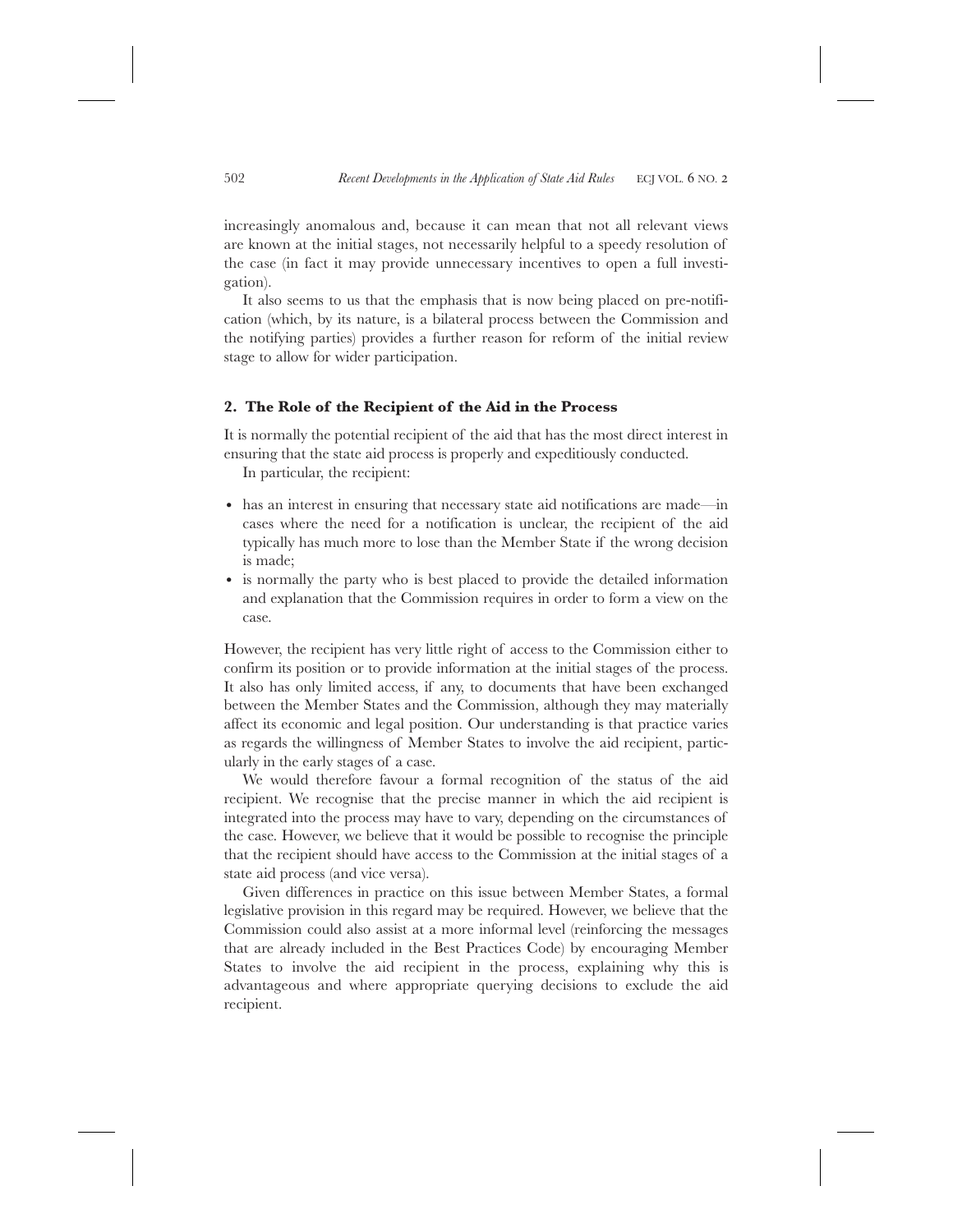## **3. Complaints Handling**

We support the steps that have been taken through the Best Practices Code to give a more precise timetable for the handling of complaints. Members of the group report positive experiences in dealing with the Commission in state aid complaint cases.

However, we note that access to information, for complainants, remains very much a matter of goodwill. Whilst the Best Practices Code foresees that a non-confidential version of the complaint be transmitted to the Member State concerned for comments, there is no reciprocal provision for a non-confidential version of the Member State's response to be supplied to the complainant.

We would also like to discuss the scope that exists to get greater clarity from the Commission as to whether a case would be likely to be categorised and handled as a priority or a non-priority case in advance of significant resources being invested by the complainant in preparing a complaint.

### **4. Timetabling**

A frequent concern for parties that are involved in state aid proceedings is that either the time that will be required in order to obtain clearance will simply be too long to be compatible with a commercial timetable, or that the timetable will simply be too uncertain to allow other aspects of a transaction to be planned around it.

We are therefore enthusiastic about the proposals for "mutually agreed planning" that are specified in the Best Practices Code. We would be keen to understand the extent to which this procedure has been deployed in practice and the experience that the Commission has had in enforcing deadlines for comments from Member States and third parties as outlined in the Code.

Whilst we recognise that the introduction of fixed timetables for the resolution of state aid cases may be challenging, we would be interested to discuss the scope to use "softer" initiatives, such as publication of statistics on the time taken to resolve cases in order to drive incentives to efficiency in this area. We also believe that greater involvement of the recipient of the aid (who, for the reasons discussed above, has a direct interest in the speedy resolution of these proceedings) would be helpful in encouraging stricter adherence to agreed timetables.

### **5. State Aid Advocacy**

As a general proposition, we find that state aid continues to be perceived by undertakings (whether recipients of aid or third parties) to be a highly political process, and that this in turn leads to uncertainties as to whether a level playing field is applied as between different sectors or different Member States.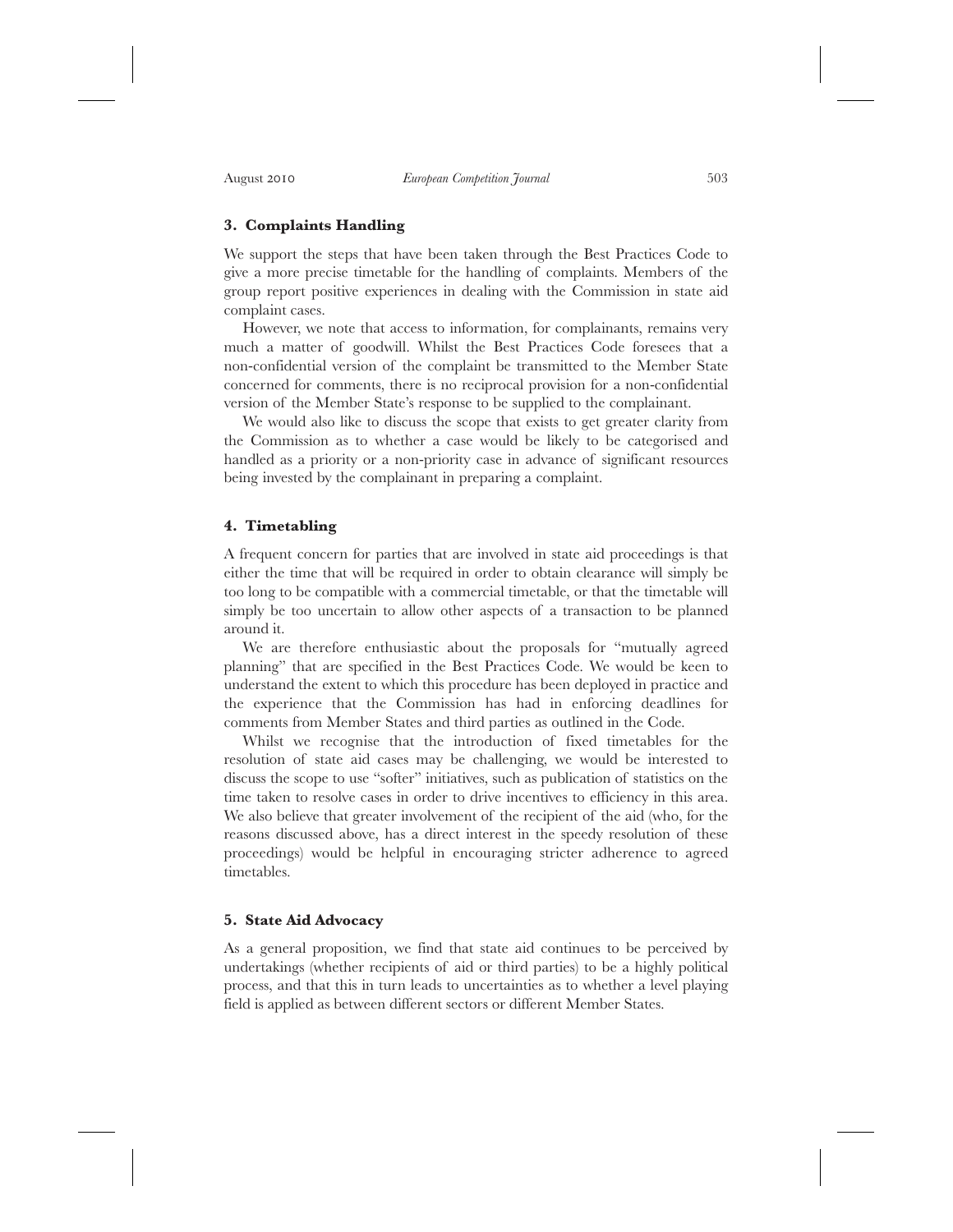We therefore believe that there continues to be a strong advocacy role for the Commission to play in relation to the state aid process as a whole and that it would be beneficial to the process as a whole to increase confidence on this point. We expect that improvements in process and transparency of the type discussed above, and as already seen in the Simplification package, will be of assistance in achieving this. However, we see a case for going beyond informal amendments to the procedure and believe that a proposal for formal legislative change would also be beneficial in raising the profile of the reforms.

## **E. STATE AID ENFORCEMENT AT NATIONAL LEVEL**

The members of the ECLF welcome the update by the European Commission of its guidance to national courts as regards the application of state aid rules at national level by virtue of the 2009 Notice on the enforcement of state aid law by national courts (the Notice).10 We also consider very positively the 2009 update of the 2006 Study on the enforcement of state aid rules at national level (the Reviewed Study).

The ECLF understands that experience under the Notice has been so far rather limited, in particular since only one year has elapsed since its publication. However, the Reviewed Study provides an overview of the evolution of the practice by national courts since 2006. The conclusions of said update should still be fully applicable today as a basis for discussion purposes.

In this respect, we would welcome informal feedback from the Commission on its experience and reflections in relation to certain aspects of the enforcement by national courts of state aid rules. In particular, we would like to make the following remarks:

- . The Reviewed Study identifies that there has been an increase in the number of state aid cases dealt with by national judges, but the cases are unequally distributed (there are more cases in old Member States than in "new" ones). A better enforcement in new Member States could be promoted by trainings or even exchanges of personnel between Member States. An improved application of state aid rules by national authorities in a homogeneous way throughout the EU would help grant a level playing field and ensure that potential competitors in the said markets will have equivalent access to private enforcement as in any other Member State.
- . The Reviewed Study concludes that there is an increasing number of recovery actions before national courts. However, national courts would still be reluctant to grant compensation for damage to competitors of the beneficiary of the aid. In this respect, we share the study's conclusion that

<sup>&</sup>lt;sup>10</sup> [2009] OJ C85/1.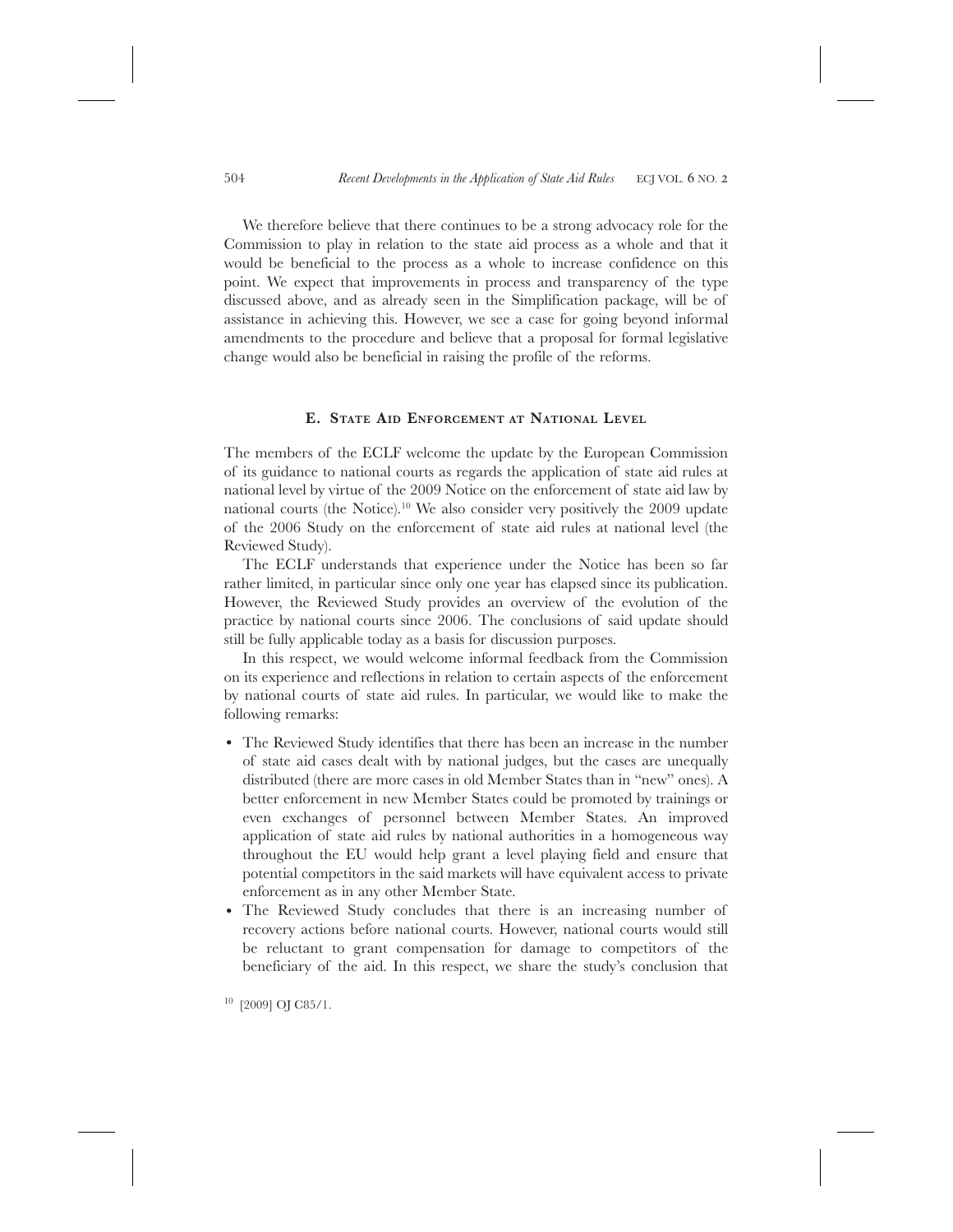there is not yet a real damages practice as regards state aid cases. This could be due to the high burden of proof required before national courts in order to establish the existence of aid, the damages and the link between both.

As regards the burden of proof related to the existence of aid, one of the difficulties is having access to the information necessary to demonstrate that the market investor principle is not fulfilled in a specific case, as well as quantifying the aid, in particular in order to request recovery of the aid.

In relation to the burden of proof as regards the damages and their link to the illegal state aid granted, additional issues arise, such as the difficulty to claim compensation from the state for damages caused to an individual, especially in cases of state aid granted in the framework of a general scheme.

. Another of the issues identified in the Reviewed Study is the identification of the national courts dealing with state aid cases. We consider that procedural aspects may render more difficult the private enforcement of state aid rules before national courts. Indeed, it is not always evident under national law before which jurisdiction said claims should be raised. As an example, in Spain the Supreme Court has recently declared that an action for declaration and recovery of an illegal state aid granted by the state, as well as a damages action against the state for the granting of said aid, has to be brought before the administrative courts, declaring that civil courts lack competence on this issue.11 In contrast, the commercial courts in Spain would be competent as regards infringements of Article 101 and 102 TFEU.

Although this issue is a matter of national procedural law, the difficulty of the claimants to identify the correct legal basis to claim for recovery (national laws often do not include specific references in this respect) and damages in illegal/incompatible state aid cases may be a strong deterrent factor for potential claimants.

. As regards the intervention of the Commission as amicus curiae in national proceedings, this possibility has been used in only a few cases that have been identified in the Reviewed Study. This possibility is particularly welcome in order to allow the courts to obtain guidance on the application of state aid rules. However, this should not unduly discourage judges from requesting a preliminary ruling from the ECJ. The latter, although more lengthy, can provide more legal certainty.

<sup>&</sup>lt;sup>11</sup> Judgment of the Civil Chamber of the Supreme Court of 15 October 2009, where Europa Press Noticias, SA claimed before the civil/commercial courts against the Spanish Administration and Agencia EFE, SA for unfair competition. The claimant had also requested the state to refrain from granting any further payments of the illegal aid, and to order the recovery of the amounts already paid and the payment of damages resulting from the unfair competition by the state.